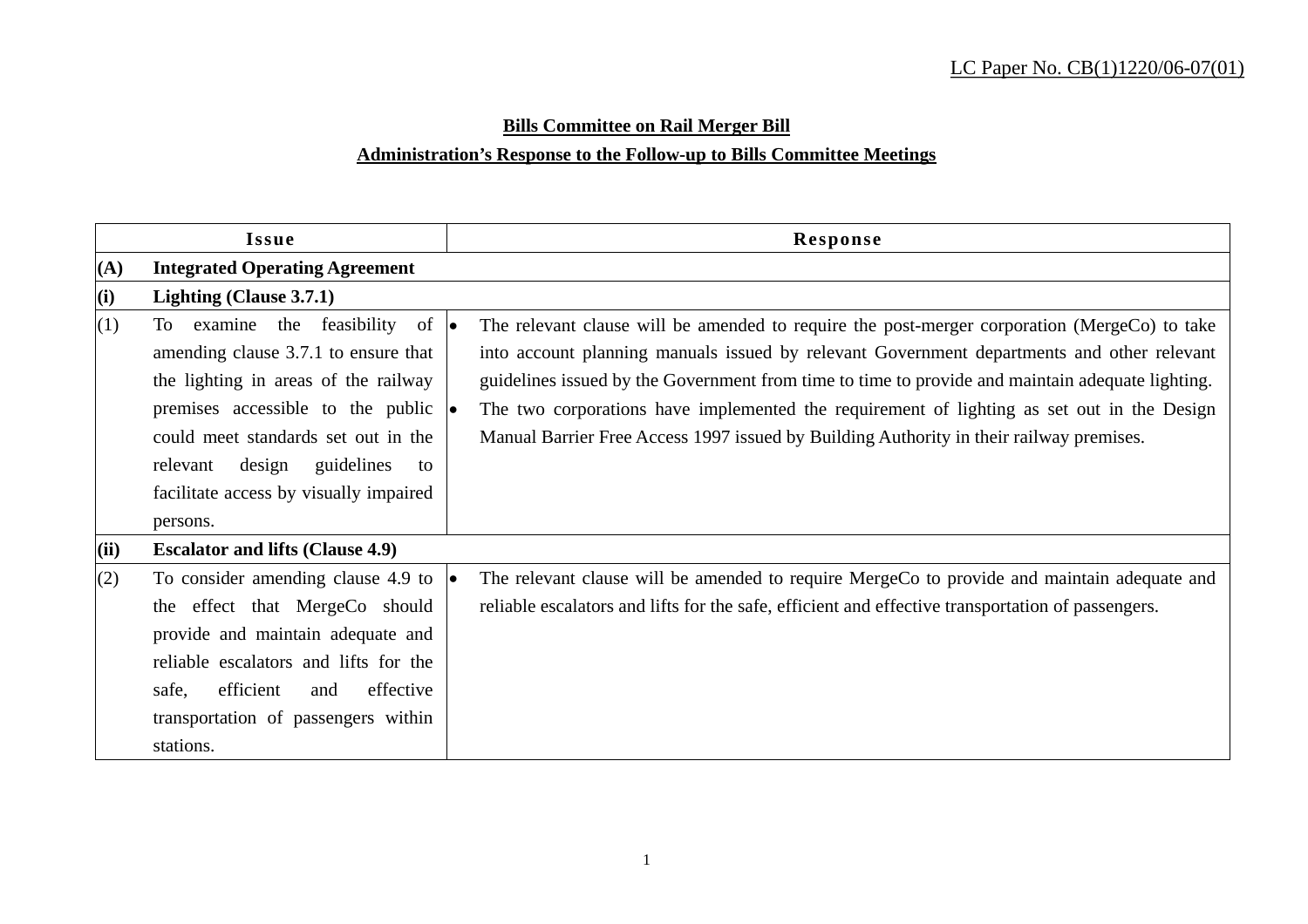| Issue |                                                | Response |                                                |  |
|-------|------------------------------------------------|----------|------------------------------------------------|--|
| (3)   | In relation to accidents occurred on $\bullet$ |          | Reply of railway corporations is at the Annex. |  |
|       | escalators inside railway stations in          |          |                                                |  |
|       | the past two years, the two railway            |          |                                                |  |
|       | corporations to provide statistics of          |          |                                                |  |
|       | those accidents, including<br>the              |          |                                                |  |
|       | number of injuries and the related             |          |                                                |  |
|       | claims, and follow-up actions taken            |          |                                                |  |
|       | by the two railway corporations to             |          |                                                |  |
|       | reduce escalator accidents.                    |          |                                                |  |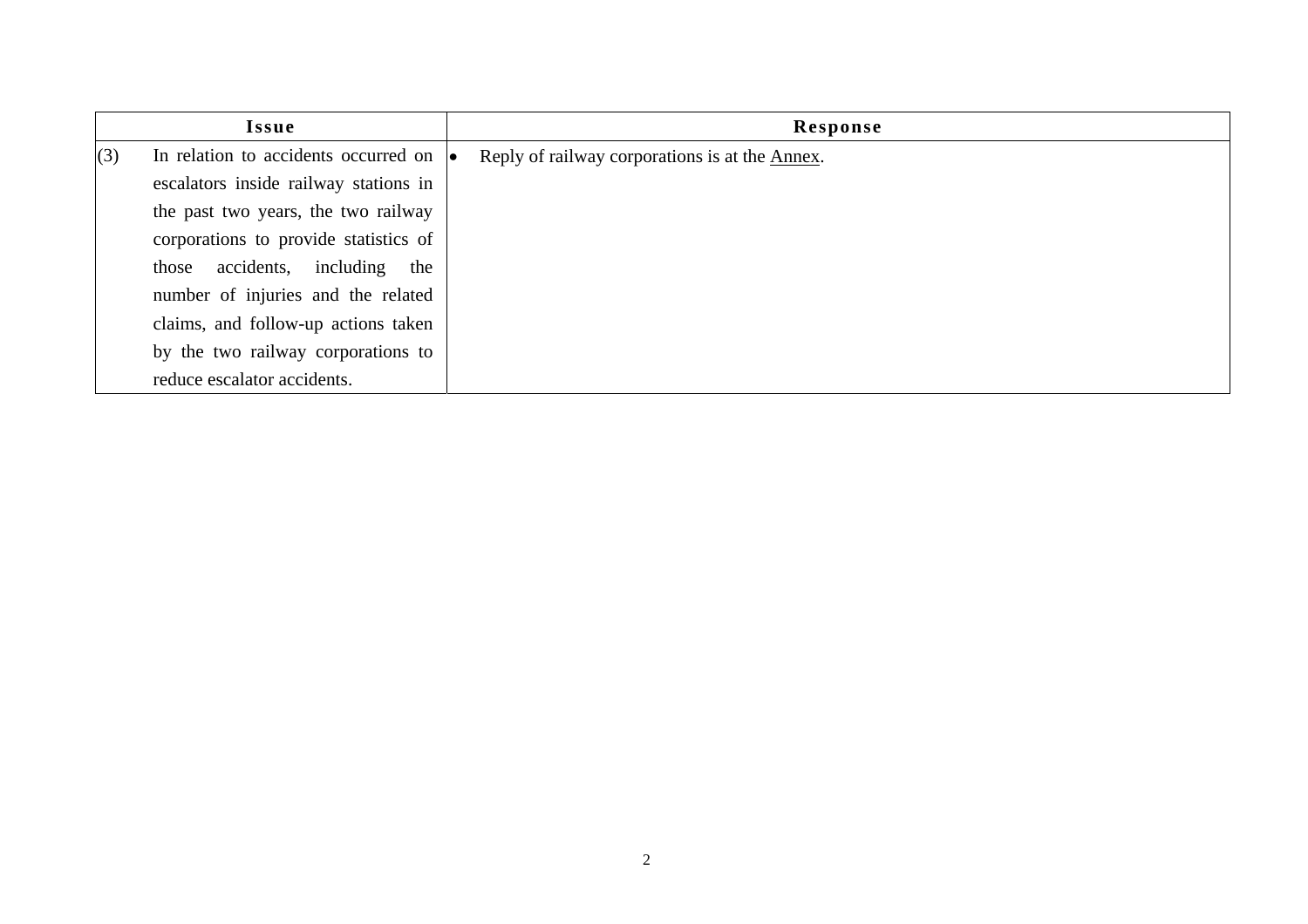| Issue                                                                                                                                                                                     | Response                                                                                                                                                                                                                                                                                                                                                                                                                           |                              |                                                       |                                                    |  |  |
|-------------------------------------------------------------------------------------------------------------------------------------------------------------------------------------------|------------------------------------------------------------------------------------------------------------------------------------------------------------------------------------------------------------------------------------------------------------------------------------------------------------------------------------------------------------------------------------------------------------------------------------|------------------------------|-------------------------------------------------------|----------------------------------------------------|--|--|
| <b>Performance requirements (Clause 4.10)</b><br>(iii)                                                                                                                                    |                                                                                                                                                                                                                                                                                                                                                                                                                                    |                              |                                                       |                                                    |  |  |
| $(4)$ The Administration to illustrate how the<br>impact of service disruptions during<br>peak hours has been taken into account<br>existing<br>Performance<br>the<br>in<br>Requirements. | The impact of service disruptions on passengers during the peak hours will be reflected in the<br>"Passenger Journeys On Time" (PJOT) because this indicator can reflect the number of passengers<br>affected. The formula of PJOT is:<br>Incoming Patronage (a) - Passengers Delayed by at least 5 Minutes (b)<br>x 100%<br>Incoming Patronage (a)                                                                                |                              |                                                       |                                                    |  |  |
|                                                                                                                                                                                           | If a railway incident happened during the peak hours, the number of passengers affected will be                                                                                                                                                                                                                                                                                                                                    |                              |                                                       |                                                    |  |  |
|                                                                                                                                                                                           | higher, resulting in a lower percentage of PJOT. Please refer to the following hypothetic cases:                                                                                                                                                                                                                                                                                                                                   |                              |                                                       |                                                    |  |  |
|                                                                                                                                                                                           | <b>Hypothetic Cases</b>                                                                                                                                                                                                                                                                                                                                                                                                            | Incoming<br>Patronage<br>(a) | Passengers<br>delayed by at<br>least 5 minutes<br>(b) | Passenger<br>Journey On<br>Time<br>$[(a)-(b)]/(a)$ |  |  |
|                                                                                                                                                                                           | Case 1 (Incident happened during off-peak period)<br>If the whole line is delayed by 5 minutes or more from 9<br>p.m. to 11 p.m. due to incidents on 4 days in a year and if<br>the actual average no. of passengers carried in the hours<br>from 9:00 p.m. to 11:00 p.m. daily is 8,600, then the total<br>no. of passengers delayed by 5 minutes or more in that<br>year would be $34,400$ (8,600 x 4 = 34,400 passengers.)      |                              | 34,400                                                | 99.42%                                             |  |  |
|                                                                                                                                                                                           | Case 2 (Incident happened during peak period)<br>If the whole line is delayed by 5 minutes or more from 5<br>p.m. to 7 p.m. due to incidents on 4 days in a year and if<br>the actual no. of passengers carried in the hours from 5:00<br>p.m. to 7:00 p.m. daily in that year is 24,000, then the total<br>no. of passengers delayed by 5 minutes or more would be<br>$96,000 (24,000 \text{ x } 4 = 96,000 \text{ passengers.})$ | 6,000,000                    | 96,000                                                | 98.40%                                             |  |  |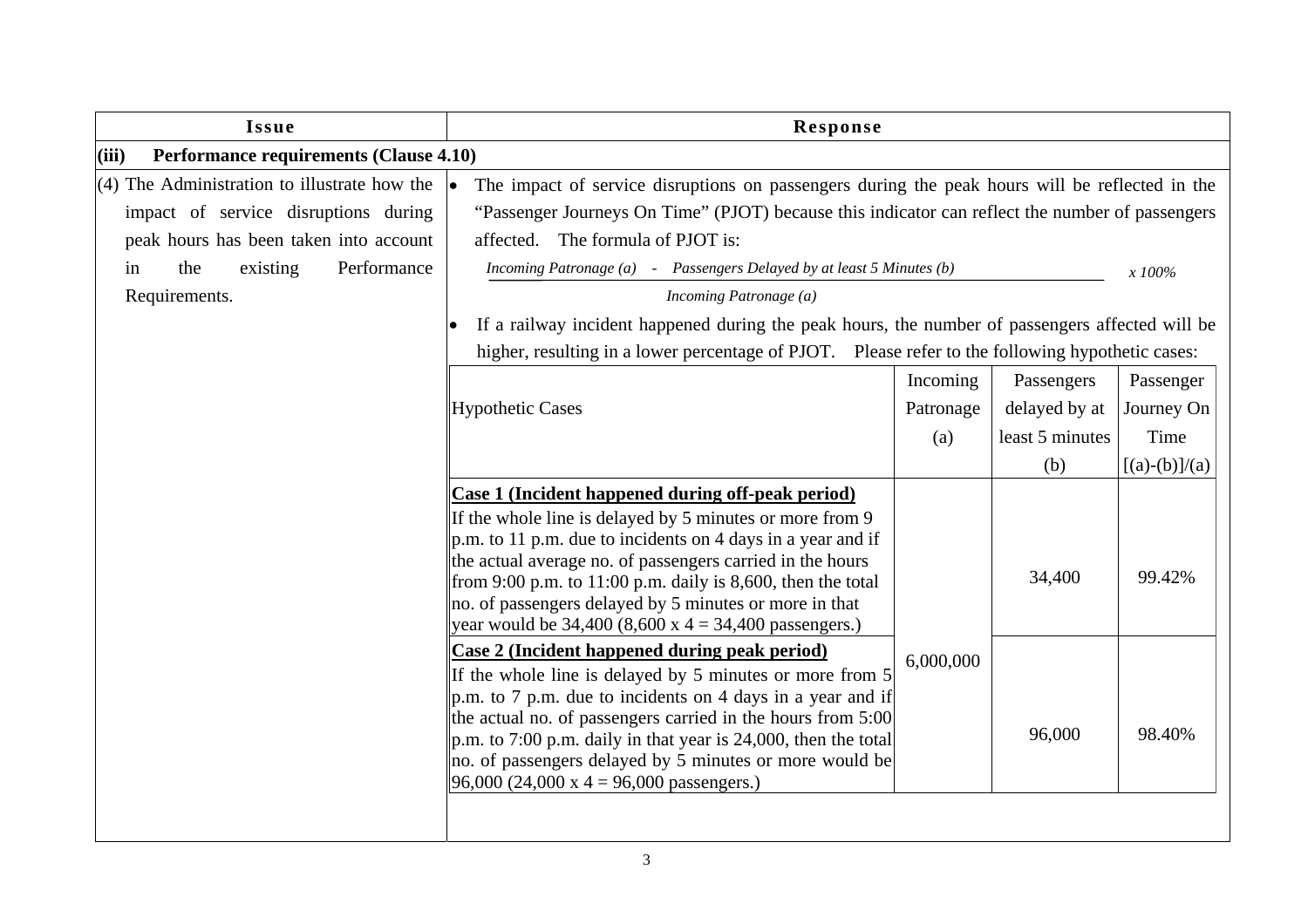| <b>Issue</b> |                                                                | Response                                                                                          |  |  |  |
|--------------|----------------------------------------------------------------|---------------------------------------------------------------------------------------------------|--|--|--|
| (iv)         | Handling of passenger complaints and suggestions (Clause 4.14) |                                                                                                   |  |  |  |
| (5)          | MTRCL to consider:                                             | MTRCL agreed that MergeCo would publicise on the internet relevant information of the report      |  |  |  |
|              | publicizing the contents of the                                | furnished to the Administration under clause 4.14.2 and would publish relevant information of the |  |  |  |
|              | furnished<br>the<br>to<br>report                               | Administration's assessment on the report.                                                        |  |  |  |
|              | Administration under<br>clause                                 |                                                                                                   |  |  |  |
|              | 4.14.2 on the internet; and                                    |                                                                                                   |  |  |  |
|              | public<br>the<br>making                                        |                                                                                                   |  |  |  |
|              | Administration's assessment on                                 |                                                                                                   |  |  |  |
|              | including<br>the<br>and<br>report,                             |                                                                                                   |  |  |  |
|              | suggested follow-up actions to be                              |                                                                                                   |  |  |  |
|              | taken by MergeCo.                                              |                                                                                                   |  |  |  |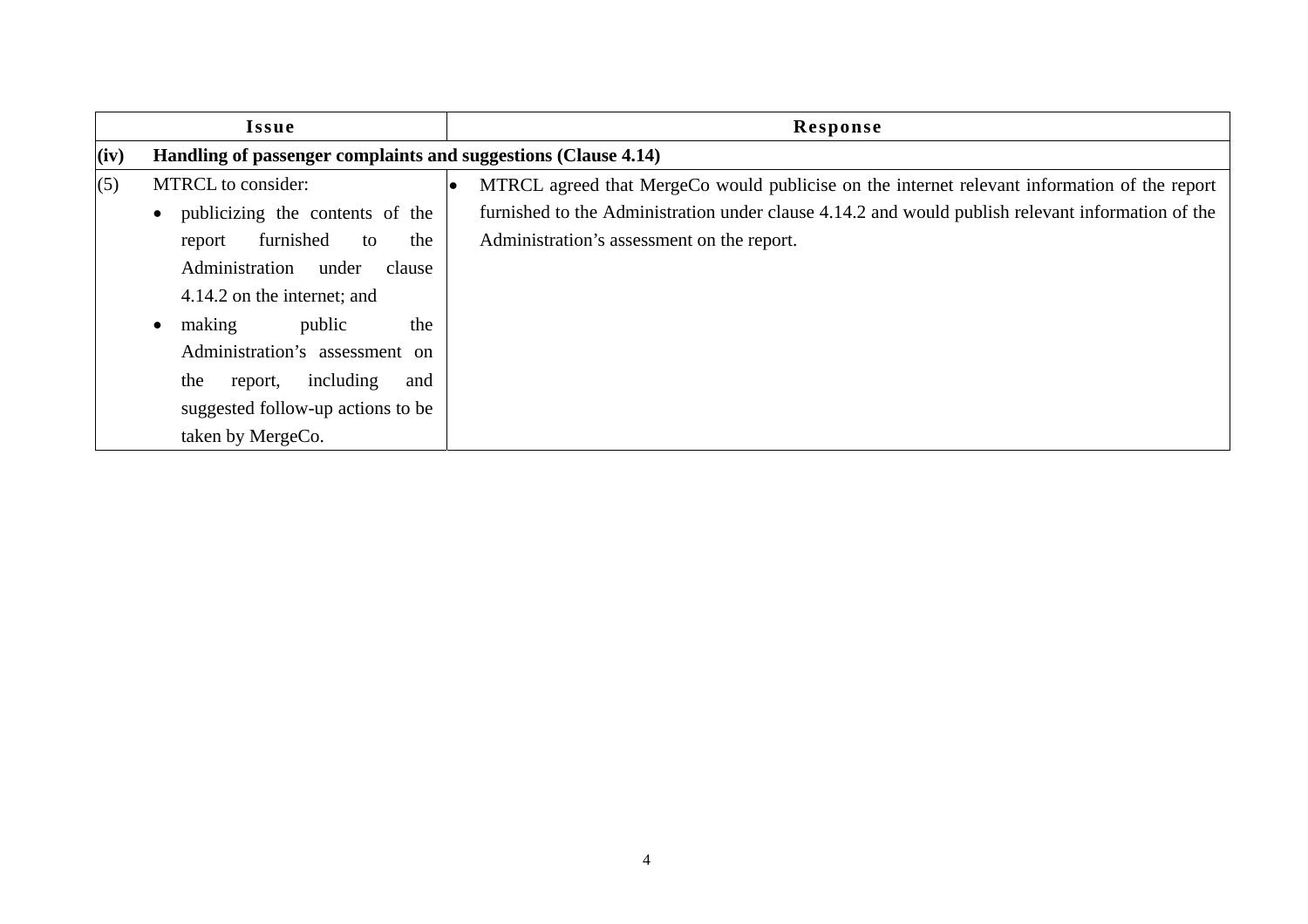| Administration to consider $ \bullet $<br>(6)<br>The<br>revising clause 4.14 to the effect<br>that:                                                                                                                                                                                                                                                                                                                                                                                                                                                                                                                                                                            |                               | The relevant clause will be amended to stipulate that the Administration may:<br>at any time during the Operating Period, request the Corporation to furnish a report<br>summarising the complaints and suggestions received by the Corporation in relation to its<br>railway services, and any action taken by the Corporation; and                                                                                             |
|--------------------------------------------------------------------------------------------------------------------------------------------------------------------------------------------------------------------------------------------------------------------------------------------------------------------------------------------------------------------------------------------------------------------------------------------------------------------------------------------------------------------------------------------------------------------------------------------------------------------------------------------------------------------------------|-------------------------------|----------------------------------------------------------------------------------------------------------------------------------------------------------------------------------------------------------------------------------------------------------------------------------------------------------------------------------------------------------------------------------------------------------------------------------|
| the Administration could, at any<br>$\bullet$<br>time during the operating period,<br>request MergeCo to furnish a<br>summarising<br>report<br>complaints<br>and<br>received by MergeCo on any<br>specific matters in relation to its<br>railway services and any action<br>taken by MergeCo thereon; and<br>the Administration could, based<br>the report submitted by<br>on<br>MergeCo to the Administration<br>under clause 4.14.2, request<br>MergeCo to conduct passenger<br>satisfaction survey on issues in<br>relation to its railway services<br>which were of great public<br>concern but not included in the<br>Customer<br>Service<br>stipulated in clause 4.12.3. | the<br>suggestions<br>Pledges | upon receiving the report furnished by the Corporation pursuant to clause 4.14.2 or the<br>amended clause mentioned above, request the Corporation to conduct passenger satisfaction<br>survey on issues in relation to its railway services which are of great public concern but not<br>included in the Customer Satisfaction Pledges stipulated in clause 4.12.3, and submit the<br>report to the Commissioner for Transport. |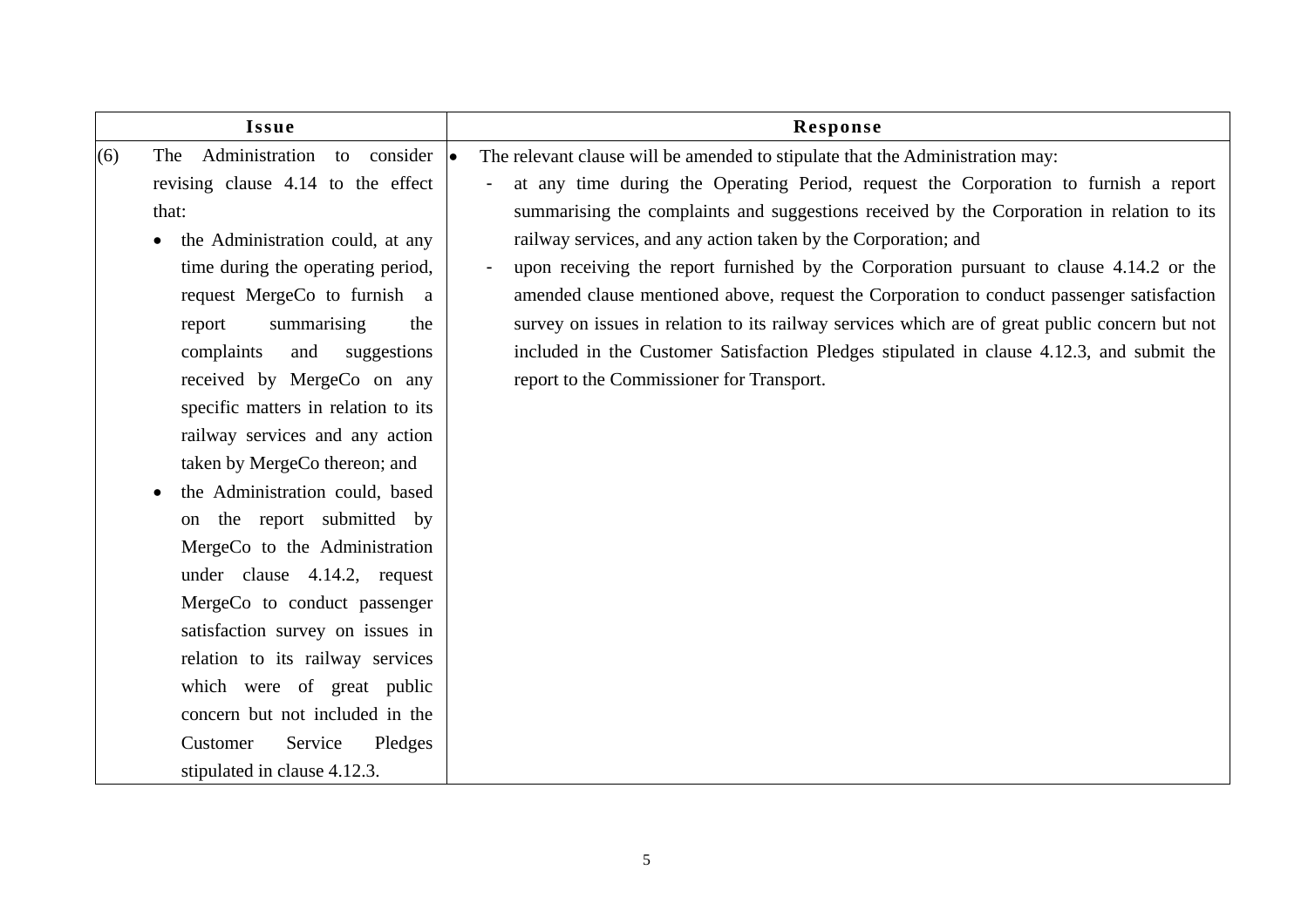| <b>Issue</b> |                                            | Response                                                                                               |  |  |  |
|--------------|--------------------------------------------|--------------------------------------------------------------------------------------------------------|--|--|--|
| (v)          | <b>Request for review (Clause 4.16)</b>    |                                                                                                        |  |  |  |
| (7)          | The Administration to provide details      | In the past two years, there has not been any case that MTRCL has rejected suggestions made by         |  |  |  |
|              | of cases in the past two years, if any, in | Transport Department under clause 4.16.2.                                                              |  |  |  |
|              | Administration<br>which<br>the<br>had      |                                                                                                        |  |  |  |
|              | requested MTRCL to consider specific       |                                                                                                        |  |  |  |
|              | suggestions made under clause 4.16.2       |                                                                                                        |  |  |  |
|              | for changes in operation of its railway    |                                                                                                        |  |  |  |
|              | services but MTRCL had decided not         |                                                                                                        |  |  |  |
|              | to adopt any such suggestions.             |                                                                                                        |  |  |  |
|              | $(vi)$ Instruction manuals (Clause 5.2)    |                                                                                                        |  |  |  |
| (8)          | The Administration to clarify whether      | Clause $5.5.2(a)$ stipulates that the Corporation shall consult the Inspector if the instructions have |  |  |  |
|              | there is any repetition of the reference   | safety implications, whereas clause 5.5.2(b) specifically requires the Corporation to consult three    |  |  |  |
|              | "such instructions have safety"<br>to      | parties including the Inspector, the Commissioner of Police and the Director of Fire Services if       |  |  |  |
|              | implications" in clauses 5.2.2 (a) and     | such instructions relate to fire fighting and rescue and other emergencies. There is no conflict       |  |  |  |
|              | (b)                                        | between the two clauses.                                                                               |  |  |  |
| <b>(B)</b>   | Others                                     |                                                                                                        |  |  |  |
| (9)          | The Administration to advise whether       | The IOA does not contain any provision which has already been covered in the regulations and           |  |  |  |
|              | the IOA contained any provisions           | By-laws.                                                                                               |  |  |  |
|              | which had already been covered in the      |                                                                                                        |  |  |  |
|              | relevant regulations and By-laws.          |                                                                                                        |  |  |  |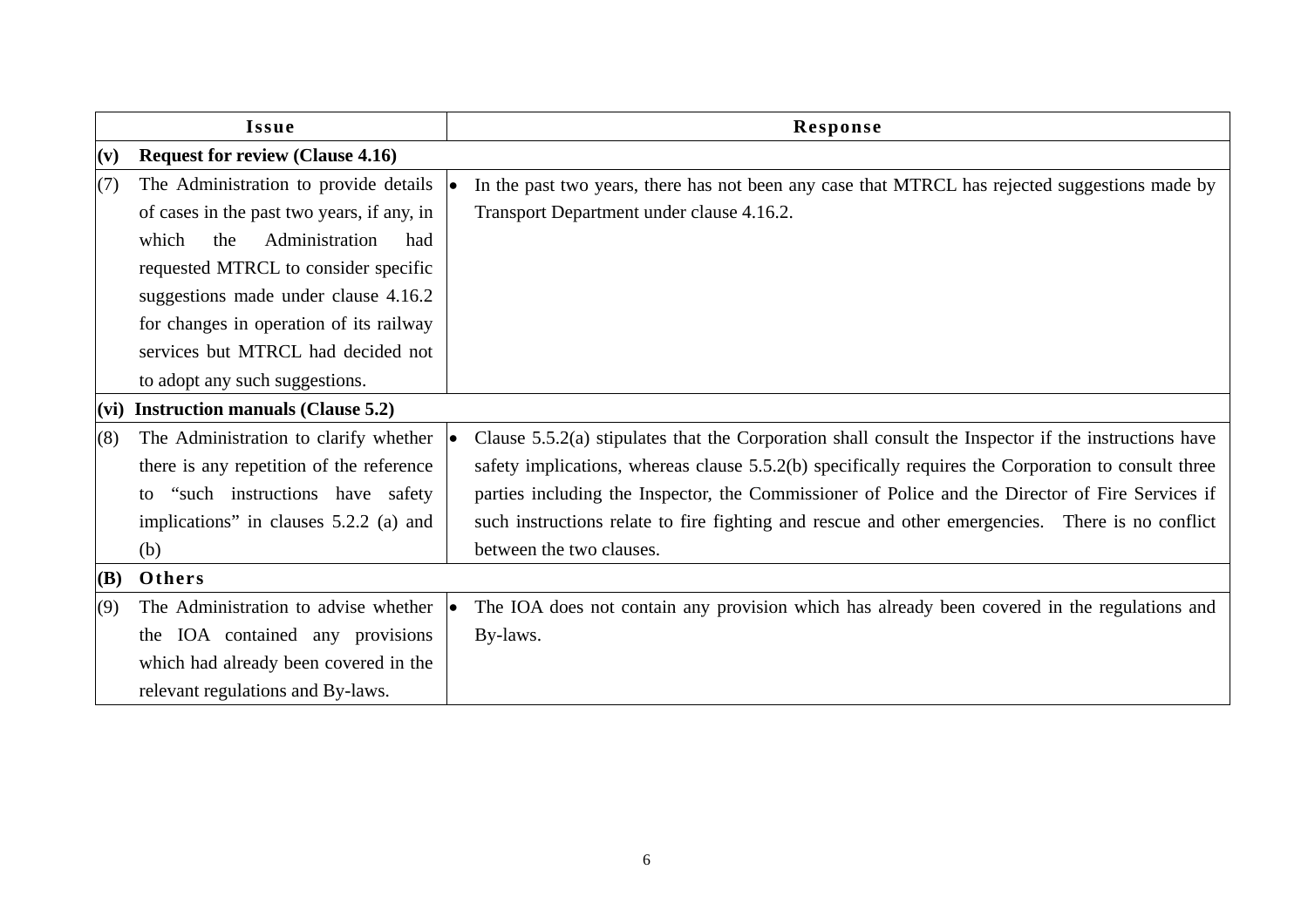| Issue |                                                                                            |  |           | Response                                                                                            |  |  |
|-------|--------------------------------------------------------------------------------------------|--|-----------|-----------------------------------------------------------------------------------------------------|--|--|
|       | $(10)$ Given that the Ombudsman was                                                        |  | <b>Io</b> | Section 7(1) of the Ombudsman Ordinance (Cap.397) empowers the Ombudsman to investigate             |  |  |
|       | presently empowered to investigate                                                         |  |           | any action taken by or on behalf of Government/public authorities listed in Part 1 of Schedule 1 in |  |  |
|       | complaints of maladministration by                                                         |  |           | the exercise of their administrative functions. The Kowloon-Canton Railway Corporation              |  |  |
|       | KCRC or initiate direct investigation                                                      |  |           | (KCRC) is a statutory public corporation solely owned by the Government and as such is an           |  |  |
|       | into significant issues, and areas of                                                      |  |           | organization specified in Part 1 of Schedule 1 to the Ombudsman Ordinance. This will not            |  |  |
|       | maladministration in the absence of                                                        |  |           | change after the rail merger.                                                                       |  |  |
|       | complaints, the Administration was $ \bullet $                                             |  |           | KCRC would remain as a statutory public corporation solely owned by the Government, though it       |  |  |
|       | requested to advise whether the                                                            |  |           | would only retain certain administrative, accounting and treasury functions while ceasing to        |  |  |
|       | jurisdiction of the Ombudsman would                                                        |  |           | operate railway and bus services. The jurisdiction of the Ombudsman over KCRC would not be          |  |  |
|       | be affected as a result of the rail                                                        |  |           | affected as a result of the rail merger.                                                            |  |  |
|       | merger, and whether Part I of Schedule $  \bullet  $<br>1 to the Ombudsman Ordinance (Cap. |  |           | The MTR Corporation Limited (MTRCL) was deleted from Part I of Schedule 1 to the                    |  |  |
|       |                                                                                            |  |           | Ombudsman Ordinance upon its transformation from a statutory public corporation to a private        |  |  |
|       | 397) would cover MergeCo.                                                                  |  |           | company in 2000. Upon the rail merger, MTRCL would become the legal entity of the                   |  |  |
|       |                                                                                            |  |           | Therefore, Part 1 of Schedule 1 to the Ombudsman Ordinance would not cover<br>MergeCo.              |  |  |
|       |                                                                                            |  |           | MergeCo. At present, all commercial entities which provide public services (including railway       |  |  |
|       |                                                                                            |  |           | corporations and franchised bus companies, etc.) are subject to other monitory measures such as     |  |  |
|       |                                                                                            |  |           | the Companies Ordinance (Cap 32). MergeCo will also be bound by the amended MTR                     |  |  |
|       |                                                                                            |  |           | Ordinance.                                                                                          |  |  |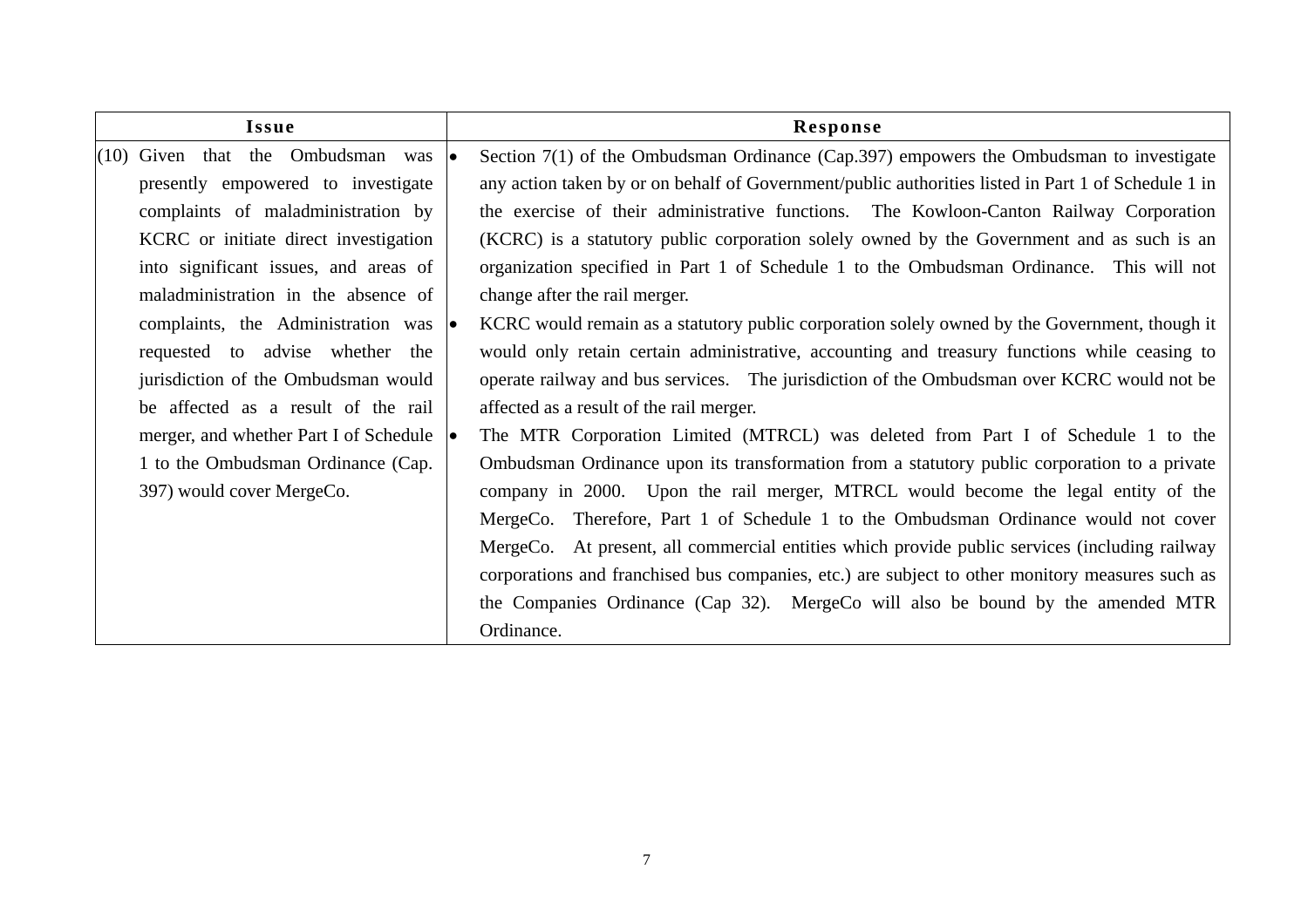# **Matters Relating to Escalator Accidents – Response of Railway Corporations**

| <b>Year</b> | <b>Company</b> | No. of accidents | No. of injuries | No. of claims |
|-------------|----------------|------------------|-----------------|---------------|
| 2005        | <b>MTRCL</b>   | 436              | 479             | 35            |
|             | <b>KCRC</b>    | 150              | 160             |               |
| 2006        | <b>MTRCL</b>   | 438              | 484             | 32            |
|             | <b>KCRC</b>    | 167              | 171             | 16            |

### **Statistics of Escalator Accidents**

#### **Follow-up Actions for Reducing Escalator Accidents**

MTRCL has adopted the following follow-up actions to reduce the escalator accidents:

- A TV commercial was produced to remind passengers to stand still and hold the handrail when riding on the escalators. Passengers are also reminded on the safe use of escalators via other media including in-Station Posters, Print Ads and InfoPanels Ads.
- The corporation had sponsored a TV comedy series to promote the smart safety tips of using the escalator correctly in Jul and Aug 2006.
- The latest annual Escalator Safety campaign was held between  $05 31$  July 2006.
- Escalator Safety ambassadors are deployed at escalator sites to assist elderly passengers and promote educational message on safety to passengers.
- School/elderly centre visits to promote escalator safety are conducted on a monthly basis.
- Safety campaign on escalator safety was jointly held by MTRCL and Electrical and Mechanical Services Department (EMSD) in November 2006.
- The implementation of a trial scheme for installation of Audible Alert System (sound box) at escalator to alert passengers on escalator safety is underway. As at end December 2006, 17 escalators were equipped with the audio alert system for trial purpose.
- Banners for reminding passengers of the safe use of escalators are posted beside some longer escalators.
- Measures such as public address and display of clear signs and posters inside the stations are implemented to direct passengers with bulky luggage to use the lifts.